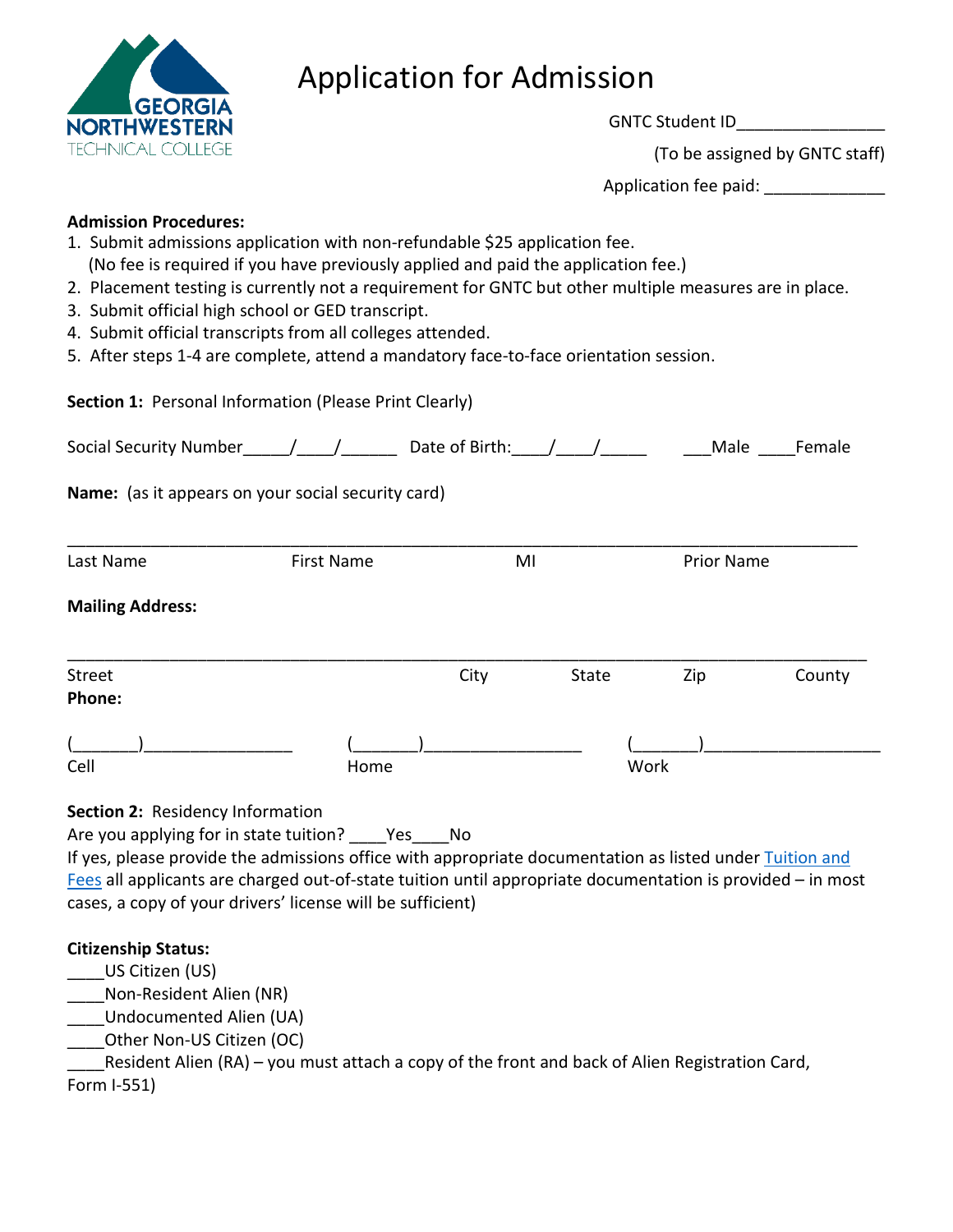If you are under 24 years of age, did your parent(s) or legal guardian claim you on their most recent tax return? Yes No

If you answered yes, what is the state of legal residence of the parent(s) or legal guardian who claimed you? **Example 20** 

 If you are over 24 (or under 24 and neither of your parents or legal guardian claimed you on their tax return), have you lived in Georgia for the last 12 consecutive months? \_\_\_\_Yes \_\_\_\_\_No

 Have you been a legal resident of Georgia, Alabama, or Tennessee at least the last 12 consecutive months? Yes No If no, list state of legal residence

**Section 3:** Statistical Data

Ethnic Background**:** 

Are you of Hispanic or Latino Origin? \_\_\_\_Yes \_\_\_\_No

\_\_\_\_\_American Indian or Alaskan Native<br>\_\_\_\_\_Asian

- \_\_\_\_Black or African American
- \_\_\_\_Native Hawaiian or Other Pacific Islander
- \_\_\_\_White

Parents Education Level: (check one)

Did your father graduate from College?

Yes No Unknown

Did your mother graduate from College?

\_\_\_\_Yes \_\_\_ No Unknown

 **Section 4:** Veterans Status

 Are you currently on active duty, a veteran, a member of the National Guard, or a Reservist in the U.S. \_\_\_Military Active Army (MAA) \_\_\_Dependent/Spouse Active Army (RAA) \_\_\_Military Active Coast Guard (MAC) \_\_\_Dependent Active Coast Guard (RAC) Military Active Air Force (MAF) Military Active Marine (MAM) Armed Forces? Yes No Are you a dependent /spouse of an active duty member, a veteran, a member of the National Guard, or a Reservist in the U. S. Armed Forces? \_\_\_\_Yes \_\_\_\_No If YES, Please check one of the following: Dependent/Spouse Active Air Force (RAAF) \_\_\_Military Active Navy (MAN) Dependent /Spouse Active Navy (RAN) \_\_\_Military National Guard (MG) \_\_\_Dependent/Spouse Active National Guard (RG) \_\_\_Military Active Reservist (MR) \_\_\_Dependent/Spouse Reservist (RR)

- Dependent/Spouse Active Marine (RAM)
- \_\_\_Military Veteran (MV)
	- Dependent/Spouse Veteran (RV)

 **Section 5:** Entrance Data

 Campus you plan to attend: (please select one campus not all programs are offered at all campuses) \_\_\_Catoosa \_\_\_Floyd \_\_\_Gordon \_\_\_Polk \_\_\_Walker \_\_\_Whitfield Murray \_\_\_Online classes only

Semester you plan to attend: \_\_\_Fall (August) \_\_\_Spring (January) \_\_\_Summer (May)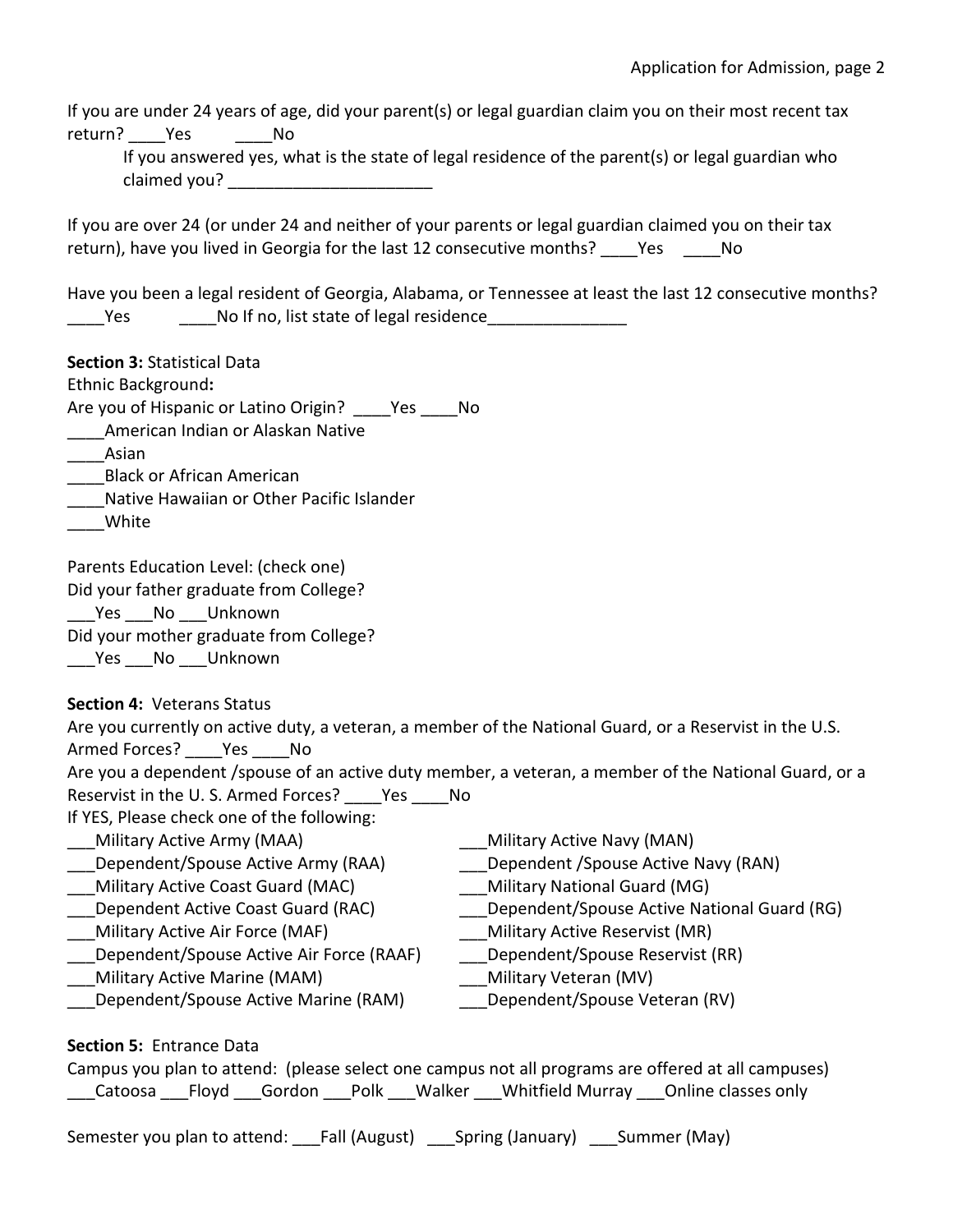Program of Study /Major (as listed in the GNTC Catalog):

|                                                                                               | 4 Digit Code:                                                                                                 |
|-----------------------------------------------------------------------------------------------|---------------------------------------------------------------------------------------------------------------|
| Program Level:                                                                                |                                                                                                               |
| <b>Associate Degree</b>                                                                       |                                                                                                               |
| Diploma                                                                                       |                                                                                                               |
| Certificate                                                                                   |                                                                                                               |
| Special Status (not applying to a GNTC program of study or financial aid)                     |                                                                                                               |
| Applicant/Student Type: (Check all appropriate)                                               |                                                                                                               |
| <b>Beginning Student</b>                                                                      |                                                                                                               |
| Transfer from another Institution                                                             |                                                                                                               |
| Former Student Date/Term Last Attended The Major:                                             |                                                                                                               |
| Transient Student (must provide GNTC with a transient letter from home college each semester) |                                                                                                               |
| Email:                                                                                        |                                                                                                               |
|                                                                                               | Audit: No grade or credit received (Space available basis - must complete audit request form available        |
| on the GNTC website                                                                           |                                                                                                               |
| Senior Citizens Program: 62 or older/Georgia Residents Only (Space available basis)           |                                                                                                               |
|                                                                                               | Are you currently a high school student planning to enroll at GNTC while still in high school? ___ Yes ___ No |
| If yes, name of your high school:                                                             |                                                                                                               |

#### **Section 6:** Educational History

Official transcripts must be sent directly from the original institution to GNTC in a sealed institutional envelope or by eSCRIP-SAFE®. GNTC does not accept faxed transcripts. High school transcripts must include graduations date and type of diploma earned.

| *Name of High School Attended                                                                            |                   |   | City |                           |    | State | Zip |
|----------------------------------------------------------------------------------------------------------|-------------------|---|------|---------------------------|----|-------|-----|
| Have you graduated from high school?                                                                     |                   |   |      |                           |    |       |     |
| Yes, Graduation year                                                                                     |                   |   |      |                           |    |       |     |
| No, anticipated date of Graduation                                                                       |                   |   |      |                           |    |       |     |
| *GNTC does not accept special education diplomas or certificates of attendance/completion. All secondary |                   |   |      |                           |    |       |     |
| schools must have appropriate accreditation for acceptance.                                              |                   |   |      |                           |    |       |     |
| Have you passed the GED?                                                                                 |                   |   |      |                           |    |       |     |
|                                                                                                          |                   |   |      |                           |    |       |     |
| Did you receive your GED in Georgia Yes No                                                               |                   |   |      |                           |    |       |     |
| Education Level Completed: (Circle one)                                                                  |                   | 8 | 9    | 10                        | 11 | 12    |     |
| Some College Associate Degree                                                                            | Bachelor's Degree |   |      | Master's Degree or higher |    |       |     |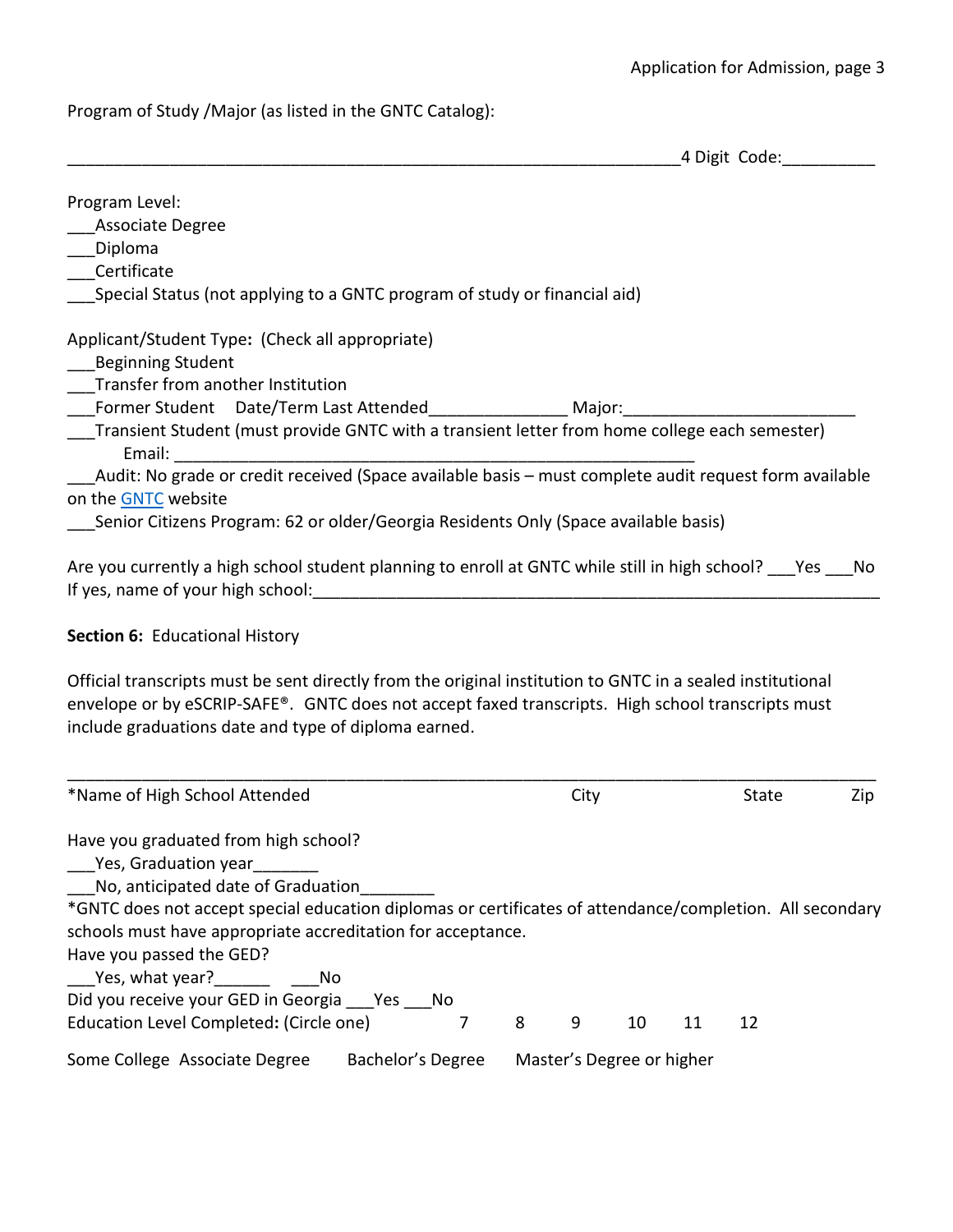## Previous College(s)

 Name all college, universities, technical colleges/institutes you have attended. Please do not list colleges where you took continuing education or GED classes. If you are a former GNTC student and have not attended GNTC in the last five (5) years, you will need to resubmit ALL transcripts.

| Name of Institution              | City/State | Dates Attended | Did you graduate          |
|----------------------------------|------------|----------------|---------------------------|
|                                  |            |                |                           |
| 2.                               |            |                |                           |
| 3.                               |            |                |                           |
| 4.                               |            |                |                           |
| <b>Emergency Contact</b><br>Name | Phone      |                | Relationship to applicant |

please contact **Brittany Elrod 706-295-6517** (all campuses). If you have a documented disability that might require you to receive assistance or accommodations,

#### **Section 7:** Signature and Verification Information

 acceptance to Georgia Northwestern Technical College, I agree to abide by the rules, regulations, and I certify that the information I have given is correct to the best of my knowledge. I understand that pursuant to O.C.G.A. 16-10-20, it is a felony to make a false statement on any state document. In addition, making a false statement on this application may result in my dismissal from the college. Upon guidelines as set forth in the Student Handbook[. I](http://www.gntc.edu/) give Georgia Northwestern Technical College permission to contact me at the telephone numbers I have provided via any means, including text message or voice.

| Signature of Applicant | Date |
|------------------------|------|
|                        |      |

 liability, and expense in connection with the use of their image. Students who do not wish to have their Georgia Northwestern Technical College takes photographs and videos of students in various programs and at events for use in official marketing materials. Examples of official marketing materials include, but are not limited to, newspaper advertising and articles, magazine advertising and articles, college publications, website advertising, and the college's website. Students agree to release and hold harmless Georgia Northwestern Technical College from and against any claims, damages, action, image used by the college must file a written request with the Marketing and Public Relations